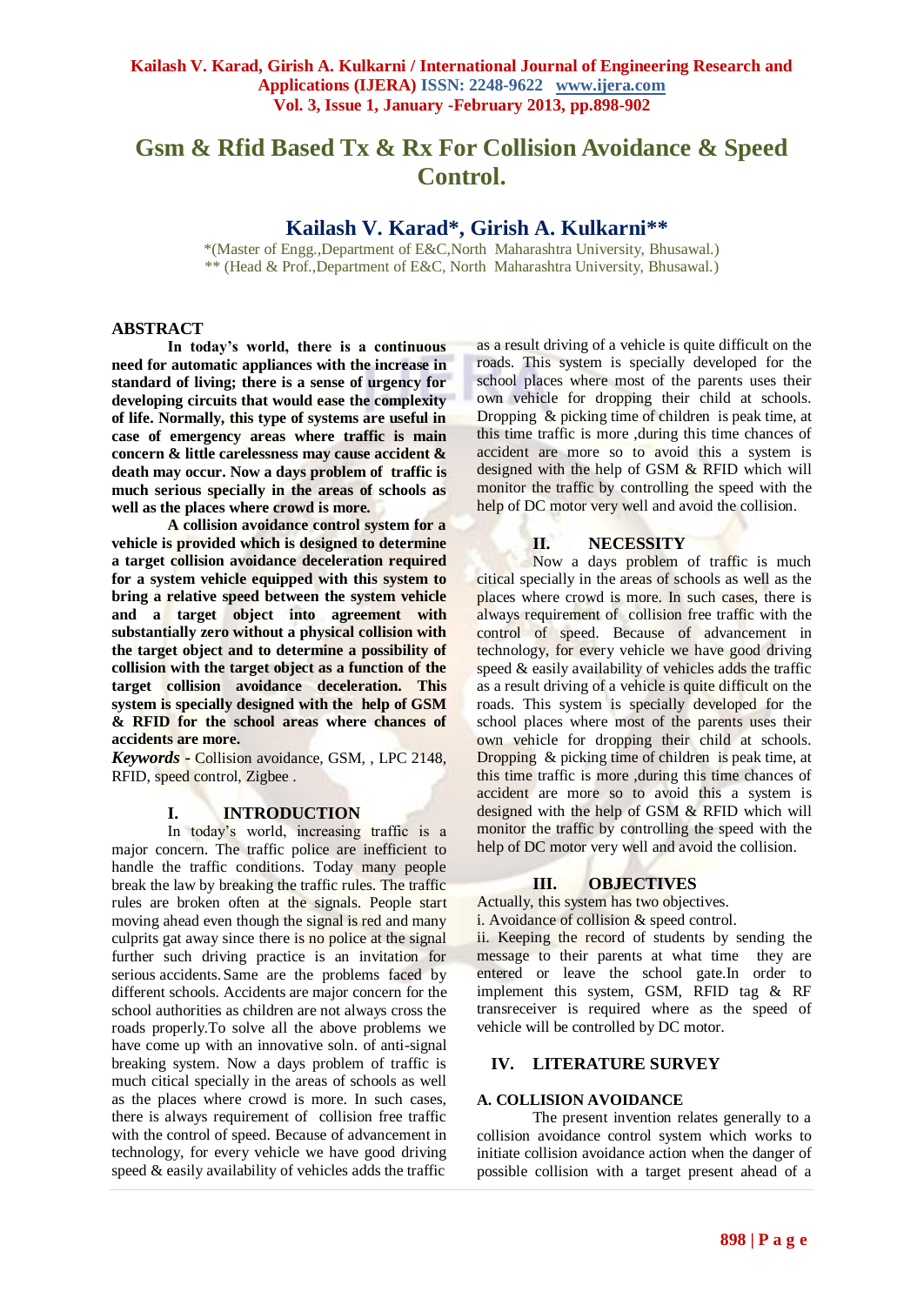vehicle is encountered. Automotive collision monitor systems are known which work to estimate stopping distances of a system-equipped vehicle and a target preceding vehicle traveling ahead of the systemequipped vehicle and locations of the systemequipped vehicle and the target preceding vehicle after the elapse of a preset time to determine the danger of possible collision with the target preceding vehicle based on the stopping distances and the locations. For instance, Japanese Patent First Publication No. 08-132996 teaches such estimation of the stopping distances. Japanese Patent First Publication No. 05-181529 (corresponding to U.S. Pat. No. 5,473,538) teaches such estimation of locations of the system-equipped vehicle and the target preceding vehicle.It is, however, impossible for the above systems to determine the degree of deceleration to be produced in an automatic braking device of the system vehicle to avoid collision with the preceding vehicle based on the determination of the danger of possible collision. The systems, thus, need to perform an additional operation to determine a control variable to decelerate the system-equipped vehicle [1].

Japanese Patent First Publication No. 11- 066495 teaches a collision avoidance control system which uses an intervehicle distance between the system-equipped vehicle and the target preceding vehicle, a relative speed between the systemequipped vehicle and the target preceding vehicle, a minimum distance to be reserved between the system-equipped vehicle and the target preceding vehicle, acceleration of the target preceding vehicle, and a preset deceleration of the system-equipped vehicle to derive a quadratic function in terms of conditions required to avoid accidental collision with the target preceding vehicle and determines the possibility of the collision using a parabola, as represented by the quadratic function. Specifically, this system increases the preset deceleration of the system-equipped vehicle cyclically and determines the possibility of the collision based on the orientation of the parabola, an inclination of a straight segment of the parabola, coordinates of the straight segment of the parabola, and a predefined parabola determining equation in each cycle to bring a target deceleration used in deceleration control into agreement with a value of the preset deceleration when it is determined that there is almost no possibility of the collision.[1,2]

A collision avoidance control system comprising a travel control apparatus working to determine a target acceleration as functions of a distance to the target object and the relative speed and to decelerate or accelerate the system vehicle based on the target acceleration to control a travel condition of the system vehicle, and wherein the deceleration control activating threshold value is set greater than a maximum deceleration controllable by the travel control apparatus.

## **B. GSM**

The GSM standard (Global System for Mobile Communications) for mobile telephony was introduced in the mid-1980s and is the European initiative for creating a new cellular radio interface. The GSM system uses a TDMA radio access system employed in 135 countries, operating in 200 KHz channels with eight users per channel. It is the most widely deployed digital network in the world today, used by 10.5 million people in more than 200 countries.

GSM Bandwidth Allocation

GSM can operate four distinct frequency bands:

GSM 450: GSM 450 supports very large cells in the 450 MHz band. It was designed for countries with a low user density such as in Africa. It may also replace the original 1981 NMT 450 (Nordic Mobile Telephone) analog networks used in the 450 MHz band. NMT is a first generation wireless technology. [5]

GSM 900: When speaking of GSM, the original GSM system was called GSM 900 because the original frequency band was represented by 900 MHz. To provide additional capacity and to enable higher subscriber densities, two other systems were added afterward.

GSM 1800: GSM 1800 (or DCS 1800) is an adapted version of GSM 900 operating in the 1800 MHz frequency range. Any GSM system operating in a higher frequency band requires a large number of base stations than for an original GSM system. The availability of a wider band of spectrum and a reduction in cell size will enable GSM 1800 to handle more subscribers than GSM900. The smaller cells, in fact, give improved indoor coverage and low power requirements.

GSM 1900 (or PCS 1900): PCS 1900 (Personal Communications System) is a GSM 1800 variation designed for use on the North American Continent, which uses the 1900 MHz band. Since 1993, phase 2 of the specifications has included both the GSM 900 and DCS 1800 (Digital Cellular System) in common documents. The GSM 1900 system has been added to the IS-136 D-AMPS (Digital Advanced Mobile Phone System) and IS-95 Code Division Multiple Access (CDMA) system, both operated at the 1900 MHz band.

The ITU (International Telecommunication Union) has allocated the GSM radio spectrum with the following bands:

GSM 900: Uplink: 890–915 MHz Downlink: 935–960 MHz GSM 1800: Uplink: 1710–1785 MHz Downlink: 1805–1880 MHz GSM 1900: Uplink: 1850–1910 MHz Downlink: 1930–1990 MHz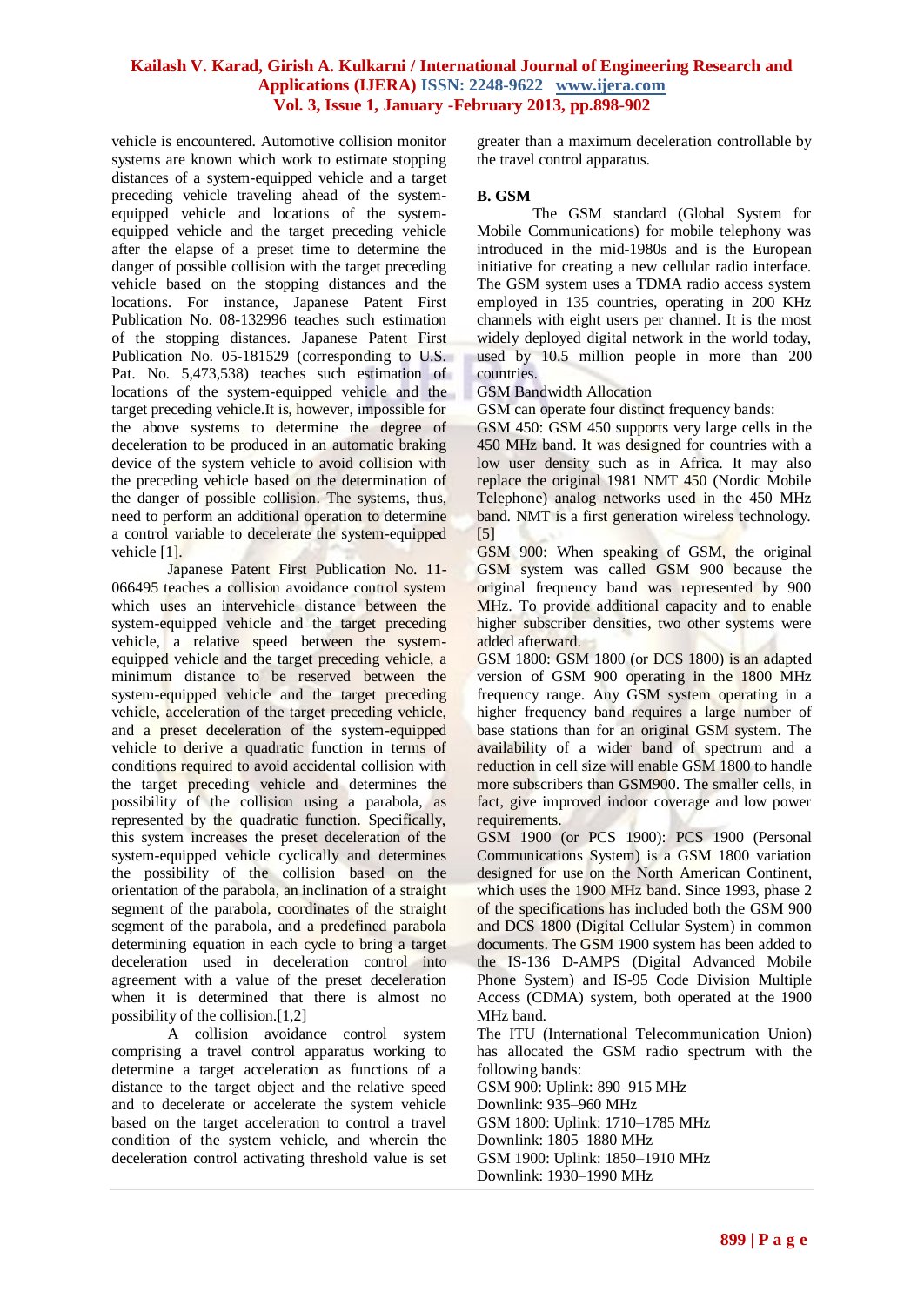In the above, uplink designates connection from the mobile station to the base station and

downlink denotes connection from the base station to the mobile station.

## **C. RFID**

Radio Frequency Identification (RFID) is a technology for wireless information exchange over short distances. Even though the technology itself was invented about 50 years ago, recent development in the field of low cost RFID devices began to finally show its potential. The possibility of adding (minimal) computing capabilities to everyday's objects will support the development of ubiquitous computing in the near future. Applying RFID transponders to consumer goods will be common, creating an ever present computing environment spanning all parts of everyday's life. Today RFID commerce already constitutes a vital and ever expanding market. Judging by evidence from recent years, RFID industry will continue its rapid growth. In such a developing market security and privacy become increasingly important. An appropriate definition for security is a composite of the attributes confidentiality, integrity and availability (also called CIA). In this context, confidentiality means the absence of unauthorized information disclosure. Integrity describes the absence of improper (meaning unauthorized) system and underlying data alteration. Availability in the security context is defined as continued readiness for authorized actions. Hence, a system with appropriate security should maximize the balance of the three attributes' concurrent existence. Moreover, privacy is defined as a subset of confidentiality and integrity. In other words, consumers have the right to be sure that their data is not disclosed [6].

## **V. SYSTEM DESIGN**

Basically system is divided into two units. 1. Unit at the school gate 2. Unit on board the vehicle.





Unit at the school gate

**Figure 1. System Block Diagram**  1. Unit at the school gate :

Following are the different sections of this unit.

RFID Reader unit **:** This unit is interfaced to the ARM and is situated at the gate of the school. All the students have the RFID tag with them. As soon as the student passes the front gate of the school the reader at the gate reads the RFID tag and sends this information to the PC.

PC Unit : On board the PC we have a visual basic software .The PC after receiving the RF id tag information from the student compares it with the database of the students stored in the PC. It then sends a SMS to the concerned parents that the particular student has entered the school premises with in time of entry. Similarly this unit will send a SMS as soon as the student exits the school .In this way the parents get intimation during in time and out time of the respective student. Thus every parent will get a SMS that the student has reached the school in time. In case any parent doesn't get the SMS in time they can enquire about the student to the school. The SMS is sent using the dedicated mobile connected to the school PC using the AT commands.

RF Transreceiver unit **:** This unit senses if there are any vehicles in the close vicinity of the school. If any car approaches and there is no student at the gate then the ARM turns the signal to yellow indicating passing vehicle to slow down. If this unit senses a vehicle and also there is a student at the gate of the school ready to cross the road the ARM will immediately turn the signal to RED indicating to the vehicle to STOP. Also an RF indication is given to the passing vehicle about the status of the signal.

## **2. Unit on board the vehicle:**

This unit also has an RF Transreceiver which sends an indication to the unit of the school informing about its presence. After this the Unit at the gate will send the indication about the status of the signal via the RF module which is received by the incoming vehicle.If the signal is RED then ARM will stop the vehicle using the DC motor speed control technique. If the signal is yellow then the ARM will reduce the speed to the safe limit automatically. After the student has passed the Vehicle can go on its way.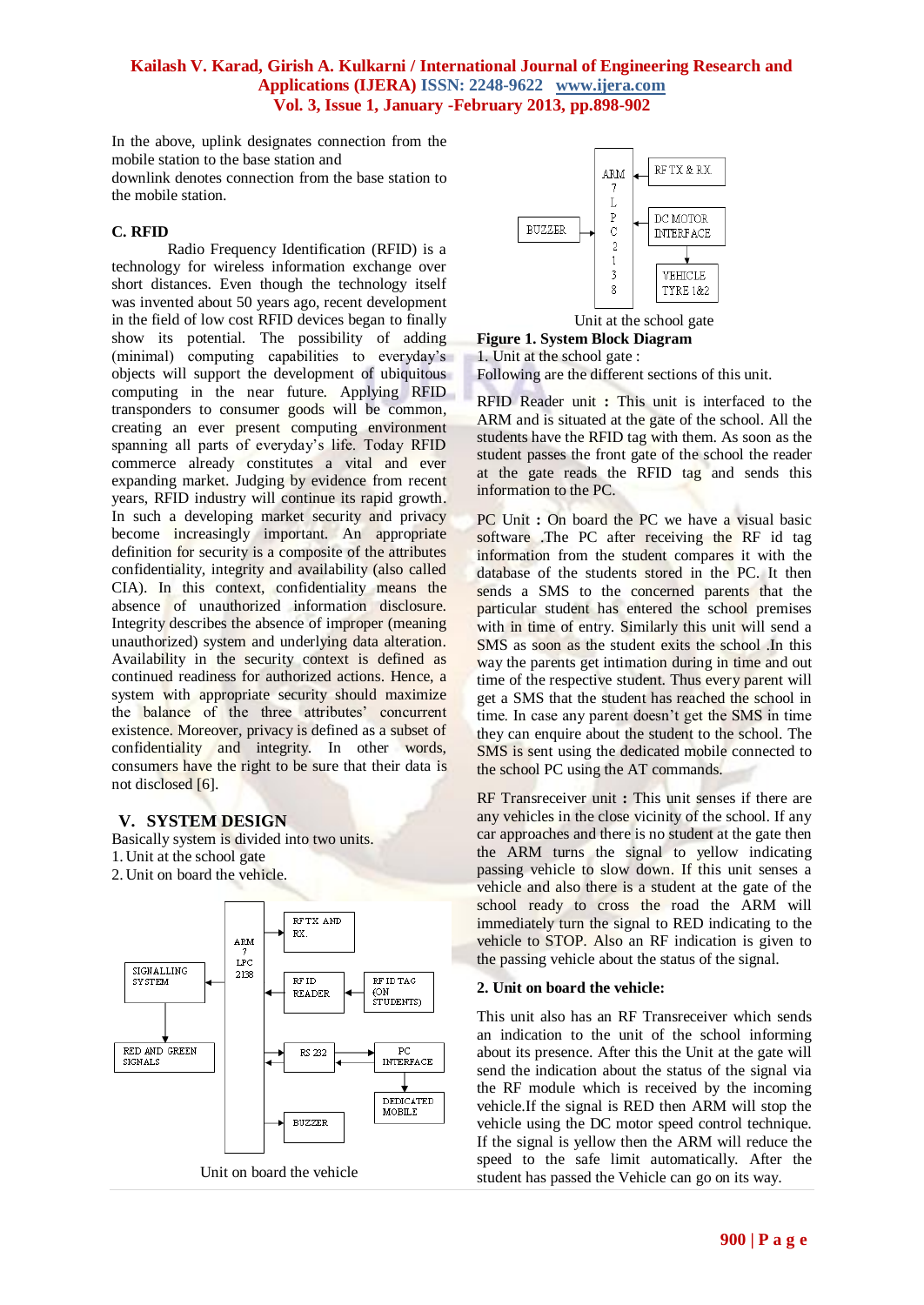# **VI. SYSTEM COMPONENTS**

#### **ARM 7**

The LPC2131/32/34/36/38 microcontrollers are based on a 16/32-bit ARM7TDMI-S CPU with real-time emulation and embedded trace support, that combine the microcontroller with 32 kB, 64 kB, 128 kB, 256 kB and 512 kB of embedded high-speed flash memory. A128-bit wide memory interface and a unique accelerator architecture enable 32-bit code execution at maximum clock rate. For critical code size applications, the alternative 16-bit Thumb mode reduces code by more than 30 % with minimal performance penalty.

It is selected for the for following reasons:

- 1. Two serial ports available
- 2.Cheap, easily available
- 3. Plenty guidance available
- 4. High level of computing possible.

## **TRANSMISSION MODULE**

XBEE protocol is used for wireless communication in between the ARM and the PC. 30 mtrs range, 2.4 GHz frequency XBee. Module is engineered to meet ZigBee/IEEE 802.15.4 standards and support the unique needs of low-cost, low-power wireless sensor networks. The modules require minimal power and provide reliable delivery of critical data between devices. The modules operate within the ISM 2.4 GHz frequency band and are pinfor-pin compatible with each other.

## **RFID Tag**

The basic feature of an RFID system is the automatic identification of items. In its simplest form, such identification can be binary, e.g., paid or not paid, useful for alerting.

## Features

- 1. Frequency Band HF
- 2. Common Frequency 13.56 MHz.
- 3. Coupling Inductive
- 4. Communication Range 10 to 70 cm.
- 5. Data Rate Low
- 6. Maturity Established
- 7. Reader Cost Medium

#### **VII. FUTURE SCOPE**

Though, the system is well designed still it has limitation of distance or area coverage. This problem can be solved using the module of zigbee. For wireless transmission zigbee is the best solution that can replace existing RF transreceiver. In addition to this, signal indication i.e. RED & YELLOW signals may be replace wirelessly instead of wired.

#### **VIII. CONCLUSION**

The designed system gives the complete solution over the problem of traffic specially in case of school areas where parents vehicle or private vehicles are coming for dropping or picking up their children or students.With the help of designed system speed of vehicle is kept in tolerable range by the indication of the signal so that traffic is neatly drived and ultimately vehicle collision is avoided which is leading to zero chances of accidents. The designed system is also intended for sendig a message through a dedicated mobile to the students parents by keeping record of their entrance or leaving time of school which makes parents tension free those who are not able to dropped or picked up from school.This system is also usful for specially in case of dummy students because the special RFID tag is provided to each student so without verifying the RFID tag students are not able to enter in the school campus.

In short this system is very useful for controlling the speed of vehicle & ultimately avoidance of collision with in-out information of the student to their parents.

#### **APPLICATION**

Normally, this type of system is useful in case of emergency areas where traffic is main concern & little carelessness may cause accident & death may occur. Specially, this is useful in following applications.

- 1. At school gates
- 2. In hospital premises.
- 3. In mall premises.

## **ADVANTAGES**

1. The system is easy to understand.

2. Avoids the collision of vehicle by controlling the speed.

3. Identification of student is easy as RFID is provided to

each student.

4. Easy to set up the system.

5. Keeps the record of student's entrance or leaving time from school.

#### **LIMITATIONS**

1. As dedicated mobile is used for sending message to the students parents, frequent updates of mobile numbers are required.

2. System has the limitation of area covered in order to detect the vehicle using RF transreceiver.

#### **REFERENCES**

- [1] B. Ulmer. 'VITA An Autonomous Road Vehicle (ARV) for Collision Avoidance in Traffic'. In "Proc. of Int. Symp. on Intelligent Vehicles", Detroit June 92.
- [2] Hyangjin Lee, Jeeyeon Kim, "Privacy threats and issues in mobile RFID " Korea Information Security Agency.